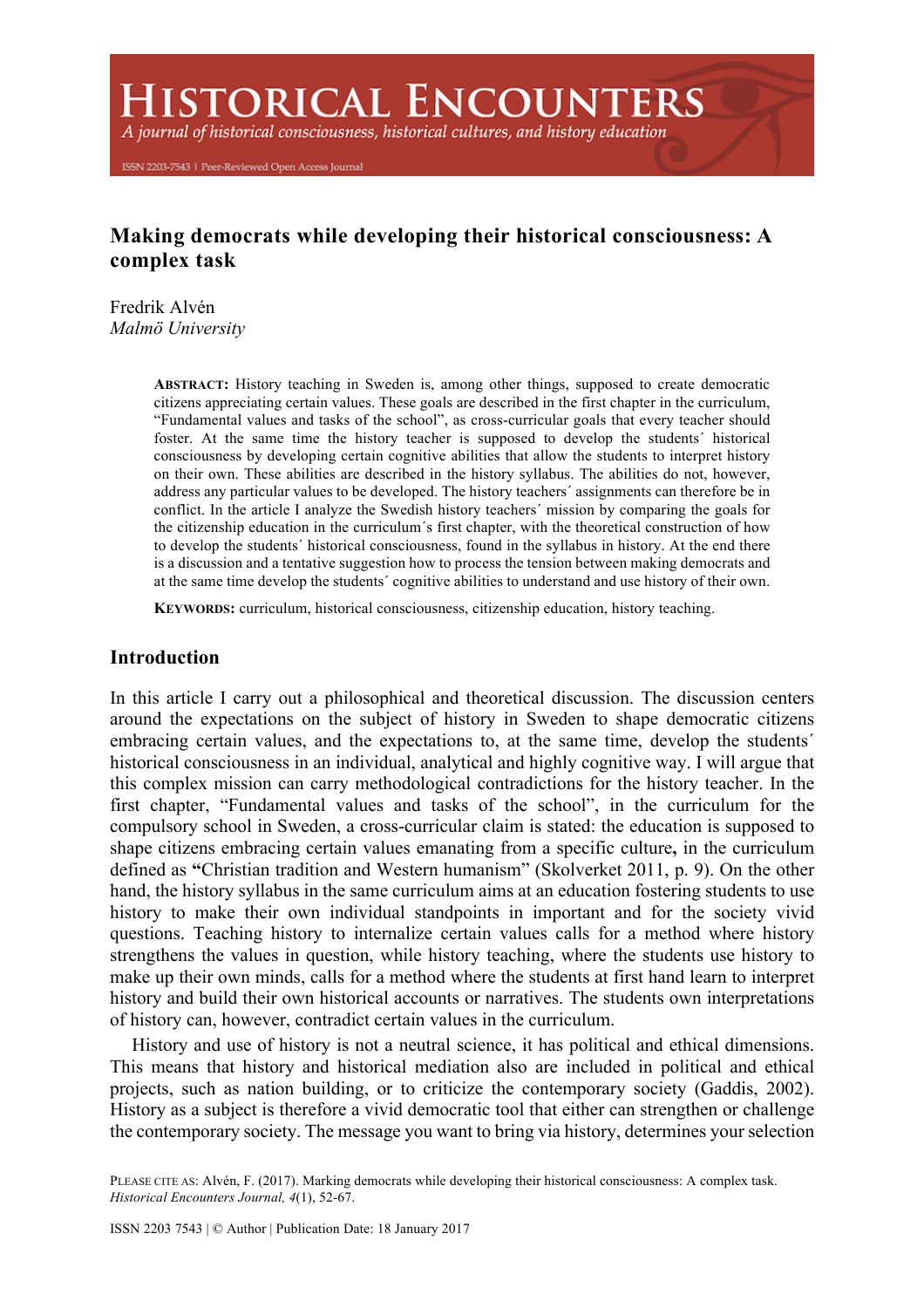of historical facts as you build your historical accounts or narratives (Ricoeur, 1984, 1985, 1988; White 1973, 1978, 1987). Historical narrative in itself is therefore not democratic. Historical facts and sources must consequently be used carefully when constructing historical narratives if it is supposed to strengthen democratic values and democratic abilities. On the other hand, a historical teaching method that tells the students an already interpreted history, does not include the citizens into the democratic process to actually form the contemporary and future society via use of history. Such students are rather fostered to preserve the contemporary society.

If we want the students to be able to use history by themselves, making their own historical interpretations and narratives, we also must understand that their use of history will contain moral and political issues. That´s the nature of the historical narrative (Ricoeur, 1984, 1985, 1988; White, 1973, 1978, 1987). The students´ historical interpretations can therefore either be congruent or not, to the values every student is supposed to embrace according to the curriculum´s first chapter. The other alternative is a history teacher telling a grand narrative, which contains and highlights what s/he wants the students to learn from history, history as *historia magistra vitae*. The disadvantage in this case is that the students do not practice using and understanding history themselves to orient in the society, and will become easy targets for propagandistic uses of history.

First I will analyze the relationship between the different cross curricular requirements that are supposed to foster democrats, found in the curriculum for the compulsory school. To assist me in this analysis I create a table based on three different assumptions of what the base of a democracy can be. I then place the cross curricular requirements in this model. After this I analyze the relationship between the cross curricular requirements and the historical abilities the history syllabus describes as abilities for the students to develop. From this analysis I reason that the history teacher has to choose from three different starting points for their history teaching if they want to meet the demands from the curriculum as it is constructed today. At the end, I will point out a hypothesis of how to face the contradiction between telling the students what to think and at the same time letting them interpret history on their own.

### **The Swedish curriculum and the cross-curricular citizenship education**

In its broadest definition, citizenship education embraces all the processes that affect people's beliefs, commitments, capabilities, and actions as members or prospective members of communities. Used in the school it involves a normative vision, and refers to educate the students to become good citizens (Kjellin & Stier, 2008). The Swedish curriculum for the compulsory school first of all states that:

The national school system is based on democratic foundations. The Education Act (2010:800) stipulates that education in the school system aims at pupils acquiring and developing knowledge and values.

[…]

Education should impart and establish respect for human rights and the fundamental democratic values on which Swedish society is based (Skolverket, 2011, n.p.).

Ideas of what constitutes a democracy are however many, and different democracies stress different ideas. The American Declaration of Independence, despite the fact that women and slaves didn´t have the right to vote, still clearly, as a document so to speak, illustrates the most vital ideas about a democracy in a western context. Those are: a) the idea that we all are born equal, b) the idea that democracy must guarantee some human rights and c) the idea that democracy is a system to make political decisions: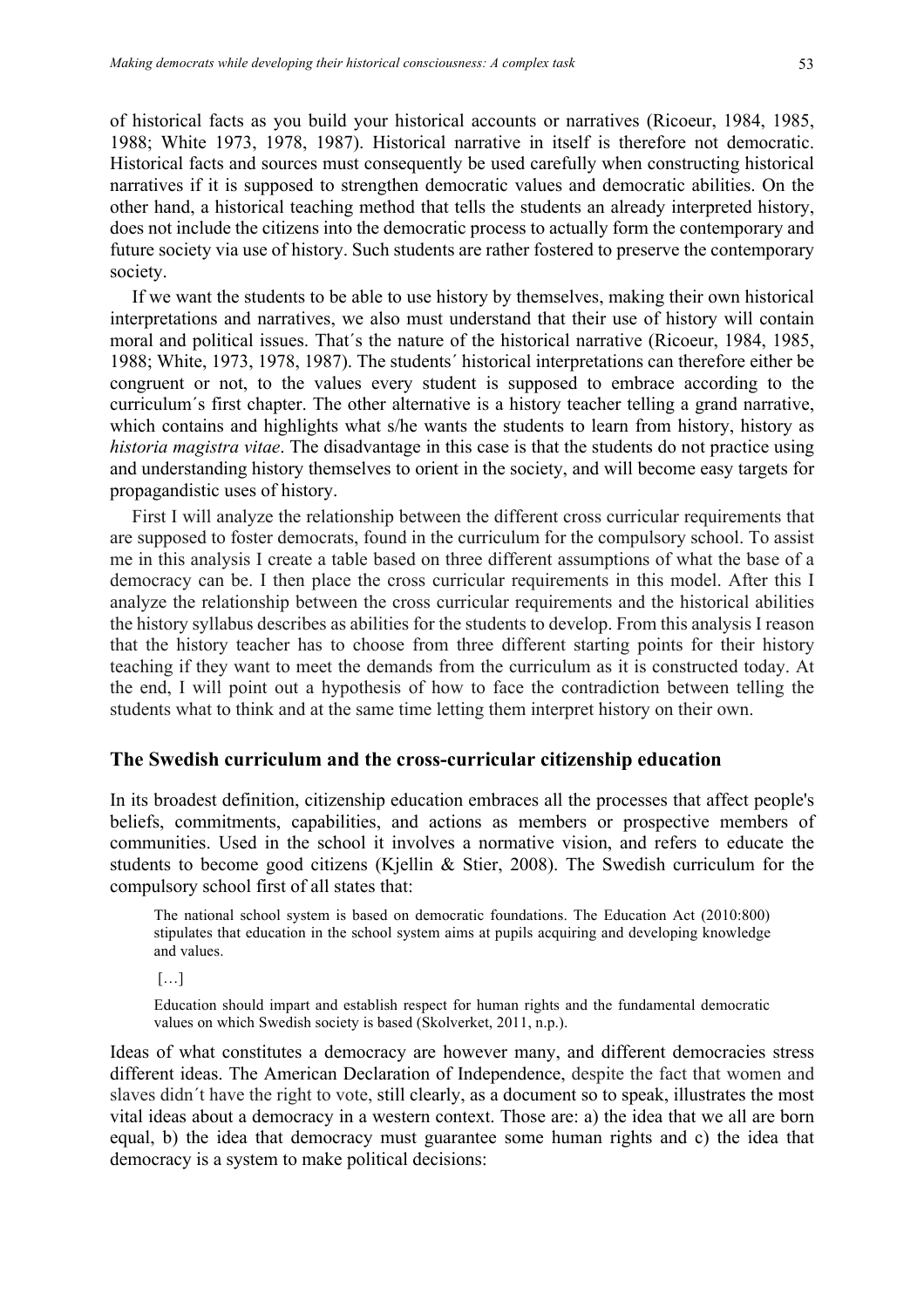We hold these truths to be self-evident, that all men are created equal, that they are endowed by their Creator with certain unalienable Rights, that among these are Life, Liberty and the pursuit of Happiness. That to secure these rights, Governments are instituted among Men, deriving their just powers from the consent of the governed.

These democratic ideas also correspond to ideas about how a citizen should embrace them: a) to be democratic, b) to use democracy and c) to know democracy.

The normative approach to democracy, democracy as values, is democracy as a way of life, to be democratic, that is. Normative democracy is based on the idea that citizens in a democracy are "created equal*"*. My rights, to use democracy, must end where another´s equality is challenged. Therefore, in a normative democracy, there is a continuous discussion about where to draw the boundaries between rights and equality. There are after all certain intrinsic values in a democracy, and to embrace them is to be democratic. But which values are we speaking about and how are they supposed to be interpreted? One way has been to base the democracy on civil rights, but since the 1980´s, frequent criticism of democratic communities based on individual rights has come from the school of communitarianism. One of the most read philosophers from this school, Michael Sandel, advocates a democracy in which citizens are united in the pursuit of a common good. Consequently, values are dependent on the definition of the good; for example, Sandel claims that the right to free speech is conditional, and that there are no good reasons to tolerate speech that is harmful to society (Sandel, 1998). The opening chapter on Fundamental Values in the Swedish curriculum for the compulsory school clearly indicates that the school should convey common cultural values:

The school has the important task of imparting, instilling and forming in pupils those fundamental values on which our society is based.

In accordance with the ethics borne by Christian tradition and Western humanism, this is achieved by fostering in the individual a sense of justice, generosity of spirit, tolerance and responsibility (Skolverket, 2011, n.p.).

The fact that these "fundamental values" should be interpreted from "*the ethics borne by Christian tradition and Western humanism"*, makes it clear that the values to be learned in the school are culturally conditioned. This makes the core values in the curriculum irrevocably culturally normative, and not based on human rights. To understand what for example gender equality, something the students are supposed to appreciate, means in this context, it must be interpreted as the culture formed by the Christian tradition and Western humanism in Sweden does it. Moreover, to foster students to embrace a society's "fundamental values" is a much more extensive mission than to foster them to, for example, comply with democratic rules and laws.

The basic ideas for the democratic rights, on the other hand, addresses an ability to be able to use democracy. These ideas originated in the Enlightenment and were supported by liberalists as John Locke and John Stuart Mill. The autonomous individual with the capacity to critically reflect on different matters and make up his own mind is central to this idea (Rosenqvist, 2011). Jürgen Habermas' model of a deliberative democracy in which people are free to interact in the public sphere also is an idea one can place here. In this case the democracy survives through a vital democratic dialogue, without requirements on values, more than the ones that ensures a democratic and equal discussion (Habermas, 1998, 2000). The idea about how to use democracy certainly also have support in the curriculum's first chapter stating that:

The task of the school is to encourage all pupils to discover their own uniqueness as individuals and thereby be able to participate in the life of society by giving of their best in responsible freedom. (Skolverket, 2011)

The school is responsible for ensuring that each pupil on completing compulsory school can make use of critical thinking and independently formulate standpoints based on knowledge and ethical considerations. (Skolverket, 2011)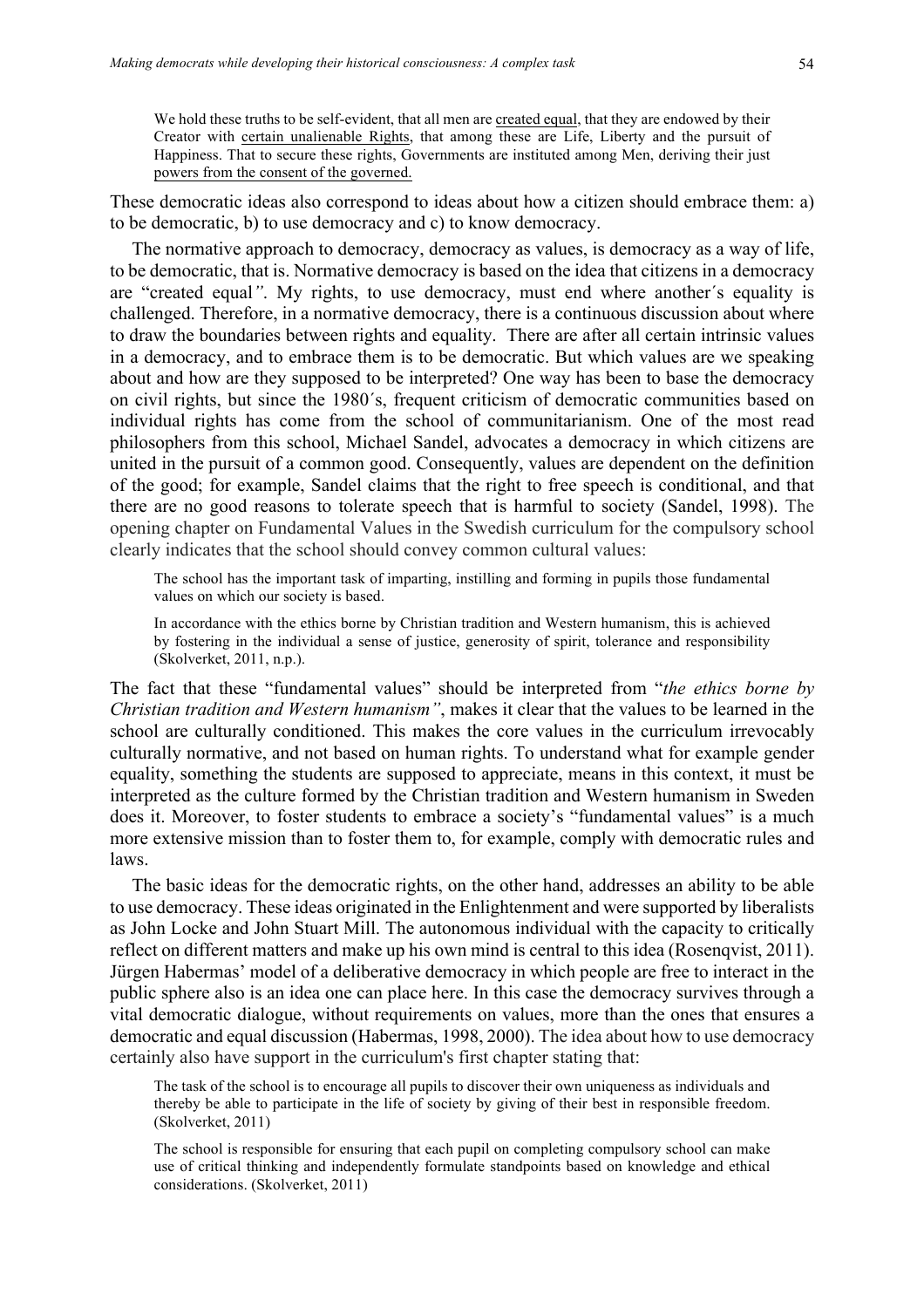In this perspective, to be democratic in the Swedish school, must mean not only to be able to use your democratic rights as freedom to speech but actually to use it to proclaim reflected individual standpoints.

When it comes to active participation, the students are supposed to know democracy and how it functions, for example that many institutions in a democracy have "their powers from the consent of the governed". In the Western world, most people agree that democracy, at its core, is a form of state organization, a political method. A democratic society can, therefore, be understood primarily as a way of governing a country: a functionalist democracy. A functionalist democracy, as the starting point of a democratic vision, will lead to a focus on different forms of government and the way in which political decisions should be taken and orchestrated, this part is mostly a part of the subject of social studies.

The mission to make good citizens in the Swedish school rests on a paradox: to shape unique persons, well informed, with individual opinions but with the same values; the atomistic individual with certain rights in contrast to a universalistic idea about common democratic values. Will the school uppermost foster citizens that embrace certain values, or will it first of all foster citizens who themselves reflect upon society and from their reflections construct their own stand points and values? Table one reveals the paradox between the requirements in the first chapter in the curriculum.

**Table 1.** Different Democratic foundations to the left, quotes from the Declaration of Independence congruent with the different democratic foundations in the middle and requirements congruent with the different democratic foundations from the chapter "Fundamental values" in the Swedish curriculum to the right. Possible tensions between the school´s mission is most easily found in the right column and between row two and three, to be democratic and to use democracy

| <b>Different</b><br>democratic<br>foundations | Quotes from the<br><b>Declaration</b><br>of Independence | Quotes about values and competencies from the<br>curriculum's chapter Fundamental Values                                                                                                                                                                         |  |  |  |
|-----------------------------------------------|----------------------------------------------------------|------------------------------------------------------------------------------------------------------------------------------------------------------------------------------------------------------------------------------------------------------------------|--|--|--|
| To be<br>democratic                           | all men are created equal                                | The school has the important task of imparting,<br>instilling and forming in pupils those fundamental<br>values on which our society is based.                                                                                                                   |  |  |  |
|                                               |                                                          | In accordance with the ethics borne by Christian<br>tradition and Western humanism, this is achieved<br>by fostering in the individual a sense of justice,<br>generosity of spirit, tolerance and responsibility.                                                |  |  |  |
|                                               |                                                          | No one should be subjective to discrimination at<br>school.                                                                                                                                                                                                      |  |  |  |
|                                               |                                                          | The inviolability of human life, individual freedom<br>$\bullet$<br>and integrity, the equal value of all people, equality<br>between women and men and solidarity with the<br>weak and vulnerable are all values that the school<br>should represent and impart |  |  |  |
|                                               |                                                          | Students should appreciate the values that are to be<br>found in cultural diversity                                                                                                                                                                              |  |  |  |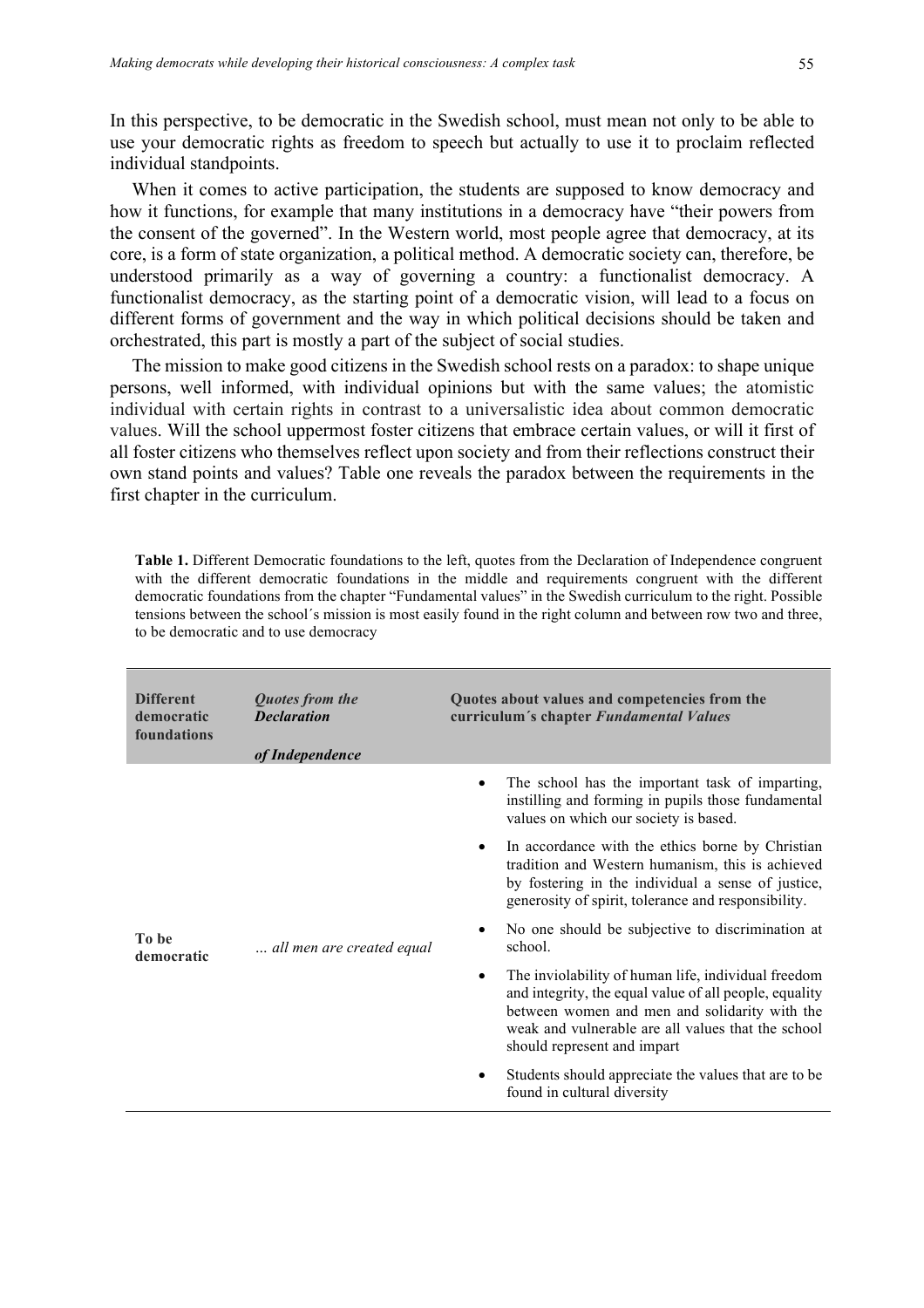| To use<br>democracy         | that they are endowed by<br>their Creator with certain<br>unalienable Rights                               | student should discover their<br>Every<br>own<br>uniqueness as individuals.<br>The students should be able to form personal<br>standpoints.<br>Education should be objective and encompass a<br>$\bullet$<br>range of different approaches. |
|-----------------------------|------------------------------------------------------------------------------------------------------------|---------------------------------------------------------------------------------------------------------------------------------------------------------------------------------------------------------------------------------------------|
| <b>To know</b><br>democracy | Governments are instituted<br>among Men, deriving their<br>just powers from the consent<br>of the governed | The students shall learn to actively participate in<br>social life                                                                                                                                                                          |

What category of the three, to be democratic, to use democracy or to know democracy, the history teacher chooses to start from when implementing the cross-curricular values from the chapter "Fundamental Values" also must shape the interpretation of how to develop the students´ historical consciousness.

#### **Historical Consciousness as something to develop in the school**

The definition of historical consciousness in the history didactic discourse is in one way similar in a German, Scandinavian, British and Canadian context. In all these countries the history didactics that use the concept mean that it covers three time dimensions: the past, the present and the future (Jensen, 1997; Rüsen, 2004a; Karlsson, 2011; Lee & Howson, 2009; Shemilt, 2009; Seixas, 2004). With this starting point the concept of historical consciousness attempts to capture the mental and deeply human process whereby humans, by building on perceptions of the past, imagine the future to be able to act in the present.

Using this concept as a point of departure for the teaching of history means that the focus for history education has shifted. In Sweden along with a new curriculum from 1994. The focus is no longer about what once has happened as a way to understand the present. The ambition has become even larger; the teaching of history should prepare students for the future and enhance an understanding that different actions have different implications for the future, and that the possible actions to make are dependent on history. The concept of historical consciousness also contains processes of creating meaning for both the individual and the collective; the way we look at the past affects our perception of the present and what we think needs to be done for the future. The reverse is also true; the present affects the way we look at the past. To develop the students´ historical consciousness is to influence their future opinions and acts. In that way it´s highly normative and political. Therefore, if we truly believe in this concept, it clearly must be taken into consideration as we build our teaching around the citizenship education, while in this way history is not only a field of knowledge, but also a force that influences the way in which we choose to live our lives and what future society we are striving for (Alvén, 2011).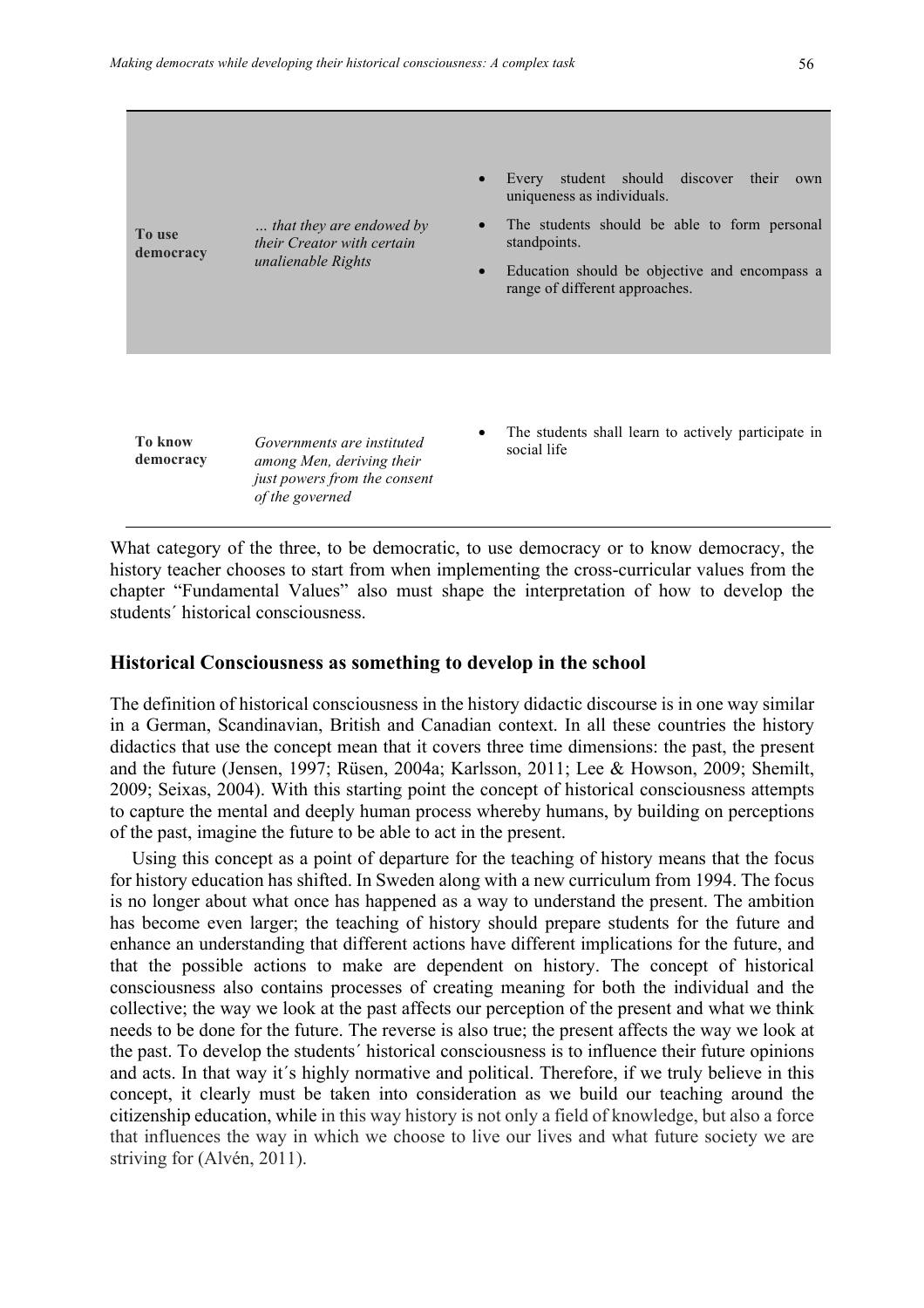According to the Swedish history syllabus from 2011 the students study history to develop their historical consciousness. In the syllabus the historical consciousness is defined as a process that announces that "Man's understanding of the past is interwoven with beliefs about the present and perspectives of the future". It is also stated that our historical consciousness affects our choices for the future and that it is constructed on historical narratives. To develop the students´ historical consciousness the education centers around four abilities, namely the students´ ability to: a) use a historical frame of reference, b) critically examine, interpret and evaluate sources, c) reflect over their own and other's use of history, and d) use historical concepts to analyze how historical knowledge is organized, created and used (Skolverket, 2011). Those abilities are then described through a core content, "the historical frame of reference", and knowledge requirements to be used for assessment. Reading the syllabus in history the four abilities to be developed most be interpreted as highly cognitive abilities. The historical frame of reference as something to learn, and the other three as abilities to help the students to interpret history or to analyze use of history. Since the syllabus says nothing about what sort of acts or values the students are supposed to do or embrace after meeting the history teaching in the school you must, as a teacher, turn to the chapter "Fundamental Values" in the curriculum to understand this. The chapter "Fundamental Values" in the curriculum is also supposed to be perceived as a cross-curricular theme (Sandström & Stier, 2008), and together with the syllabus in history the history education thereby both contains cognitive and normative goals.

If you consider the whole curriculum, both the chapter about fundamental values and the syllabus in history, the idea must be that both cognitive abilities and certain values should build the students´ historical consciousness. Figure 1 shows this.



The teacher assignment to shape desirable historical consciousness´ is thus manifold. A methodology that shapes a historical consciousness characterized by analytical historical thinking is not obviously embedding certain values into the students, and a methodology that will lead to certain values not primarily, have to teach analytical historical thinking skills (Lee, 2012; Lee & Shemilt, 2007).

#### **Figure 1.**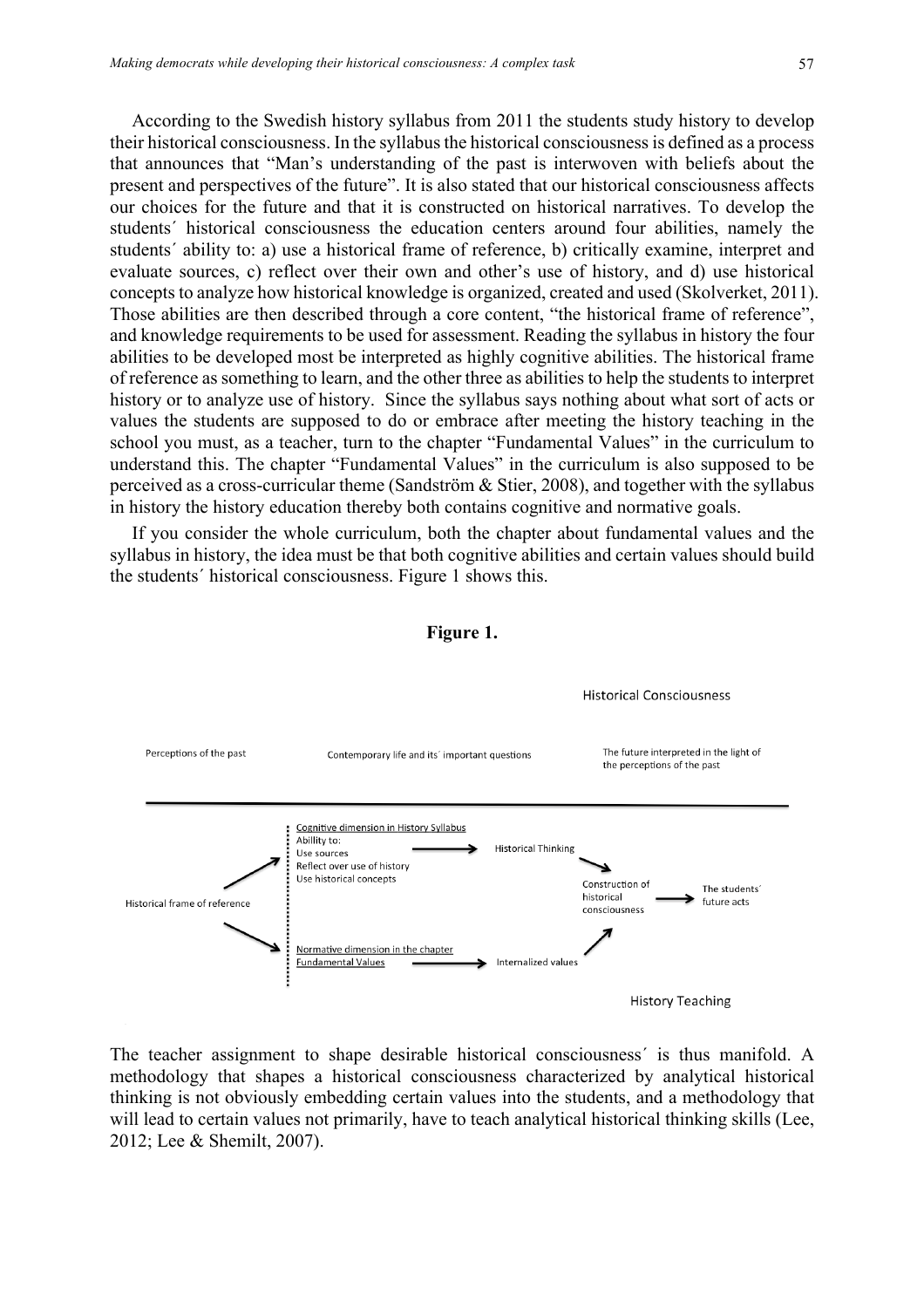The construction with a history syllabus aiming at developing the students´ cognitive historical consciousness but without any ideas of what this historical consciousness is supposed to generate in the future, and a general citizenship proclamation containing certain values to be internalized into the students, leaves the history teacher to three different ways of teaching: a) just teaching neutral historical facts, b) teaching facts and abilities and then letting the students make their own historical interpretations and narratives which inevitably will contain moral and political issues, and c) teaching ready-made narratives in congruence with the schools´ values. None of these teaching methods, however, in a natural way include the others, and this may shape tensions between them if the history teacher tries to meet them all.

### **Three Different Ways That History Education Can Meet the Mission to Develop Democratic Citizens Text**

As early as the late nineteenth century, the German philosopher Nietzsche wrote that history mainly exists in the service of life and, therefore, has different purposes. With the concepts antiquarian, critical, and monumental history, he demonstrated different ways people relate to history. These different uses of history broadly correspond to the categories of the various divisions of the democratic starting points that can be found in table one*:* to know democracy, to use democracy, and to be democratic. Not as content but as methodology his categories also correspond to the three different uses of history the history teacher can choose from when fostering democratic citizens: teaching neutral historical facts, teaching historical abilities and letting the students make their own historical interpretations, and narratives which inevitably also will contain moral issues, and, at last, teaching ready-made narratives in congruence with the school´s values.

Depending on which way of the three the history teacher decides to relate to history and democracy, he also needs to make choices on what history or histories to tell and what abilities to teach in the history classroom. I will now outline three ideal types of history teaching based on the three democratic starting points in the background, and Nietzsches´ different uses of history. Of course, these ideal types do not exist in pure forms in the history classroom, but can serve as analytical tools when discussing the task of developing the students´ historical consciousness in accordance with certain ideas of civic education. The three ideal types are: to know democracy – to learn historical facts; to use democracy – to learn historical abilities; and, to be democratic – to internalize certain values.

#### *To know Democracy – To learn historical facts*

Nietzsche´s antiquarian use of history is characterized by a passion for everything old. This use of history helps our memory to cherish our heritage and gives us a sense of security, and the more you know about the past the better (Nietzsche, 1998). In 2007, Peter Lee and Dennis Shemilt co-wrote an article in *Teaching History* about various approaches to teaching history. They described three teaching models for teaching history. Their model also reminds of Nietzsche´s different uses of history, and if you teach "history as cornucopia" you go on with business as usual. The hope is that the more students know about what has happened, the wiser they will become. The danger is that history as a subject becomes needless. There is no point to learn history as a particular way of thinking when it is all about memorizing. I am not sure that this type of history teaching actually exists, since somebody always has to make a selection of historical facts to know. This decision inevitably contains perceptions of what it is valuable to know about the past. Therefore, I am sceptical to the existence of an objective and neutral factual history teaching. If the teacher decides what to teach his or her identity makes the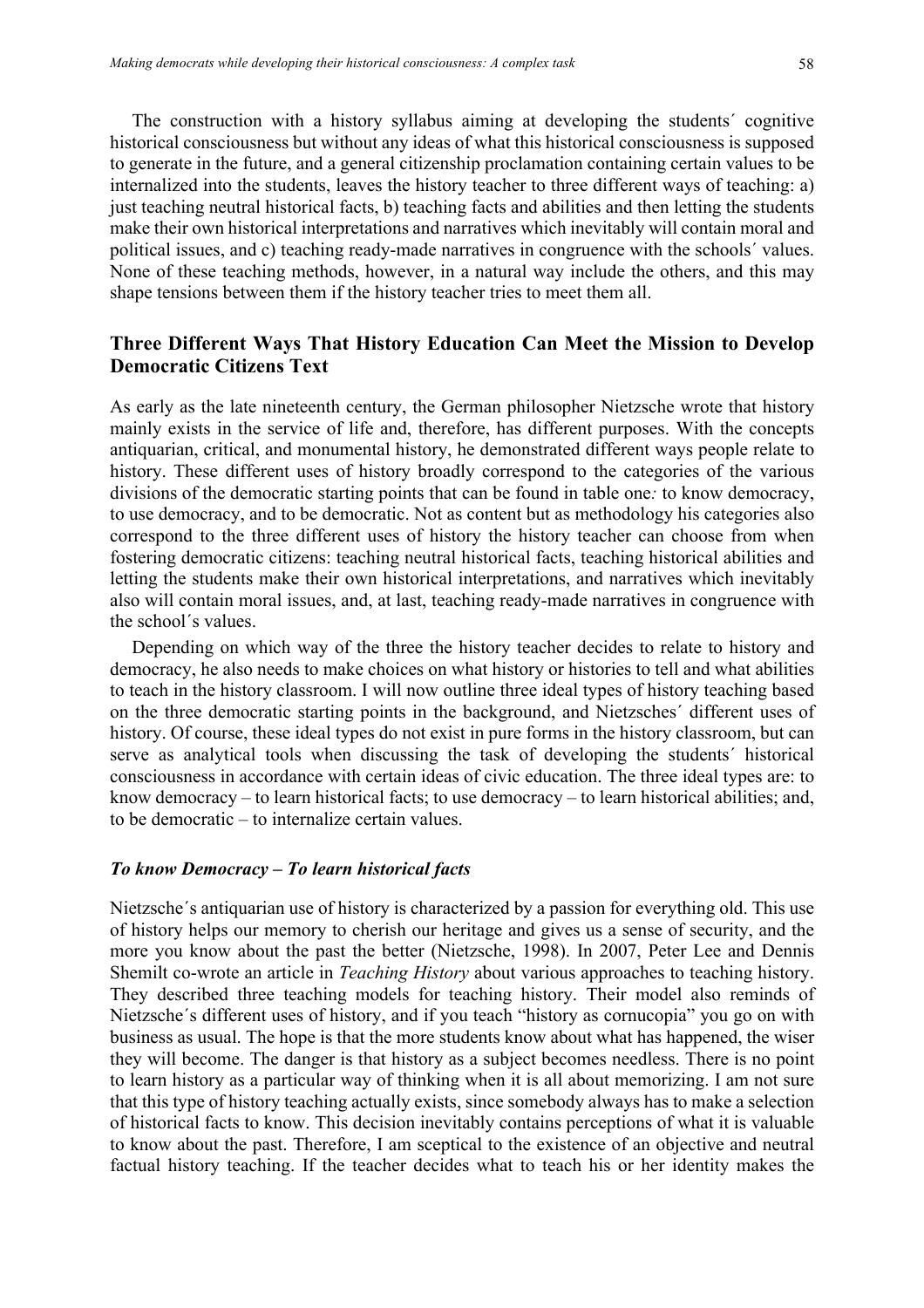selection from the past and if the students decide the content their identities decide where to enter the past and what to bring back to the contemporary.

In this article, I assume that history teaching and citizenship education must be understood as a simultaneous task. If so, Nietzsche's antiquarian history, and Shemilts´ and Lee´s cornucopian use of history is closest to an exit point where it is all about to make the students effective citizens through factual knowledge about the past. The history teacher could then teach about different types of democracies through history, how they evolved and how they functioned. A history teaching approach to meet the citizenship category of "To Know Democracy" would be to tell facts about different democratic communities, and about communities that has failed to be democratic. But there would be no distinct moral or plot in the narratives, nothing to build up a narrative historical consciousness around, a historical consciousness that acts in the future in accordance with the fundamental values in the curriculum. History teaching would be a journey through time to visit fragmented transit halls of democracy without a cohesive notion. The risk that the historical content would be simplified would be overwhelming. The aim for the history education would be students who know a lot about democratic institutions. Students who know how to act through the democratic institutions, and to recognize communities that are not democratic. It would explain the democratic societies today but have no aspiration to affect the students´ activities or values in the future. Therefore, in this type of history teaching, there is no vision about the democratic society, more than active democrats knowing how to recognise and use the democratic institutions in a mechanical way. Would it take history teaching to learn the students this content? Could such a teaching claim to develop the students´ historical consciousness? Probably not. Could this rather be managed through citizenship education alone? Probably. Anyway, a history teaching such as this, with the key point in the past, would have no aspiration to develop the students´ historical consciousness, and therefore, as shown in figure one, it stops in the perceptions of the past, the historical frame of reference, and doesn´t make it through the dotted line into the contemporary and the future.

#### *To use democracy: To learn historical abilities*

As Nietzsche talks about a critical use of history he means using history in life to question whether what has happened in the past was morally good or not. It is aimed at people who are in need of liberation in the present, and who use history to challenge the contemporary ideas in society and to try to shape a future society they want (Nietzsche, 1998). Close to this approach Lee and Shemilt write about "History as complement". This is a way of using history in the classroom in which democratic rights as freedom of opinion and speech are applied, and in which students make their own knowledge about human kind while using the past. In this case, the history teaching provides the tools to understand and use the past. Knowing history becomes more a form of knowledge of *"how to",* instead of *"what to know".* Lee and Shemilt write:

We should strive to equip students with the knowledge, conceptual and logical apparatus necessary to ensure that their decisions as citizens will be less stupid than might otherwise have been the case, but we can do no more than hope their actions will also be less cruel. To expect more would be to confuse a complementary relationship with a collaborationist one (Lee & Shemilt, 2007, p. 14).

Here Lee and Shemilt point out the difficulty in teaching a historical knowledge that develops historical abilities, which also implement specific values. If we want students who can "form personal standpoints" (Skolverket, 2011) by the use of history we should teach them history as a way of knowing. This would mean to prepare them to use their democratic rights. To be judged as skilled in the subject of history is then not about showing the right values, or to know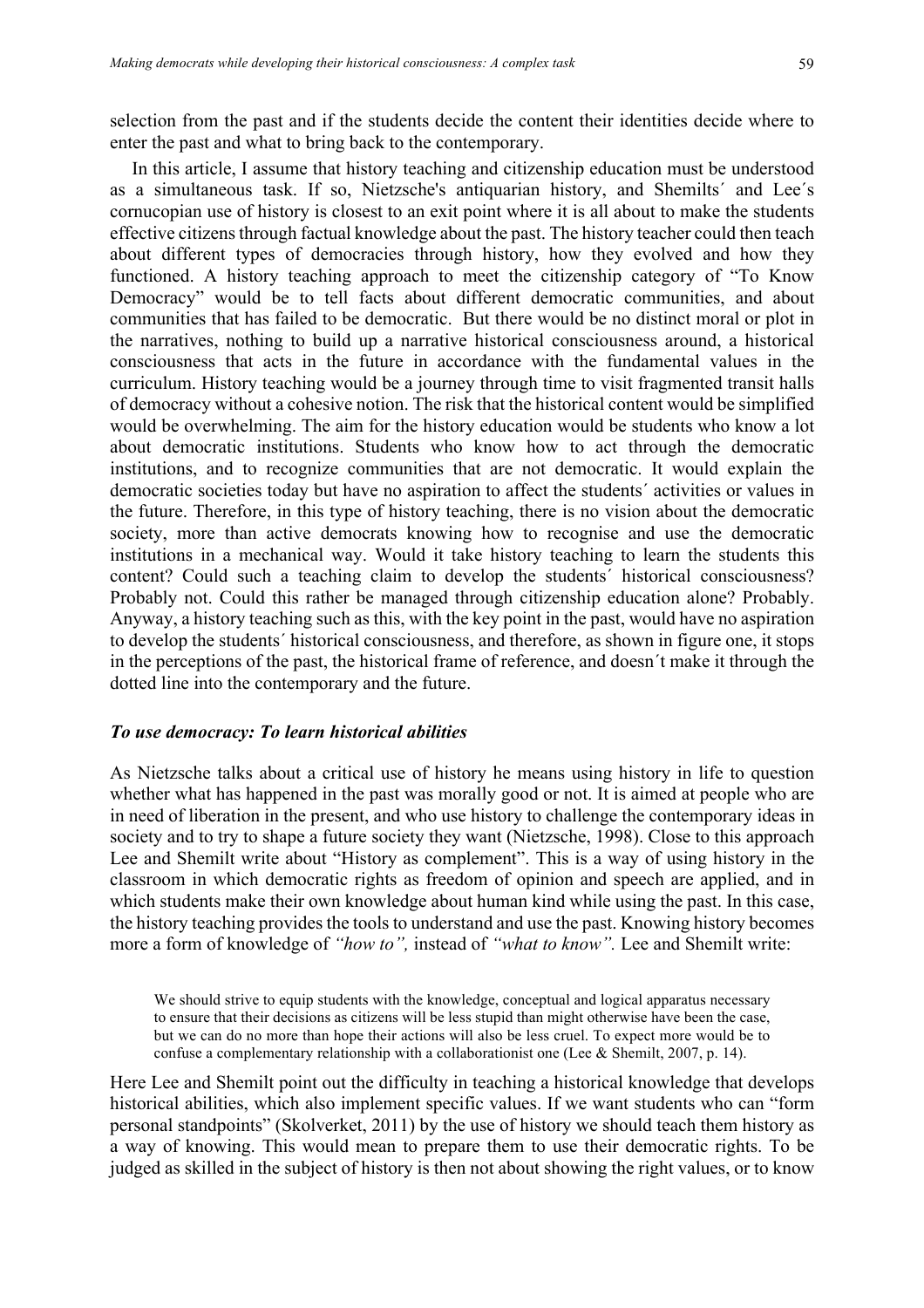a lot of history in the first hand, but more about to demonstrate analytical and reflective thinking while using history (Alvén, 2011).

This line of inquiry of the students´ historical consciousness focus on the individuals´ process of developing historical thinking abilities, and follows the upper line in figure one. When developing the students' thinking ability the mission to shape society in the future is handed over to the prospective citizens.

Research in this field studies how students learn cognitive operations that develop their historical thinking or understanding (Dickinson, Gordon, & Lee, 2001; Dickinson, Lee, & Rogers, 1984; Leinhardt, Beck, & Stainton, 1994; Stearns, Seixas, & Wineburg, 2000; Voss & Carretero, 1998; Wineburg, 2001). Some of the researchers have even made typologies describing a more or less developed historical thinking for the students (Shemilt, 2000; Lee & Ashby, 2000) or even a more or less developed historical consciousness (Rüsen, 2004a). But this research doesn´t consider what values the students develop. Rüsen of course has moral aspects in his typology for different types of historical consciousness, but he doesn´t show how and why students capture some values and not others, while using and thinking history.

Although historical skills or cognitive thinking play an important role for history learning, emotions and moral thinking also often play an incredibly important role in the process of learning and understanding history (Carr, 1962; Dray, 1967; Gaddis, 2002; Low-Beer, 1967). Focusing on just rational explanations and historical skills would ignore this impact on the students. A history education like that would leave the students alone with feelings of euphoria, hate, fear, pain or trauma, strong feelings that can hinder them from telling narratives about the past to construct their identities in a positive way and narratives that give meaning to the past (Ricoeur, 1988). Traditionally history is taught via ready-made narratives, with clear values and explanations, that helps the students to give the past a meaning. But when advocating this we are in another category of teaching history, "to be democratic."

#### *To be democratic: To internalize values through historical narratives*

According to Nietzsche the monumental use of history is selective and retrieves inspiration and ideological explanation via great deeds and heroes of the past. This use of history is addressed to the industrious and active man. Those who use monumental history want to influence and guide the development in a certain and well-known direction (Nietzsche, 1998). Lee and Shemilt let us know that teaching "history as a carrier" means that the students must meet history to take a stand against evil and for the common good (Lee & Shemilt, 2007*).* I have chosen to refer to a teaching addressed to an affective historical consciousness via historical narratives; this teaching challenges the students' historical consciousness, not intellectually, but morally and affective (Alvén, 2011). If the students' values are conforming to the school´s fundamental values, the affective historical consciousness is affirmed. If the students' values are not conforming to the school´s fundamental values, their historical consciousness should be provoked, and hopefully changed. In this teaching model, the past is used to provide examples of good and bad societies, actions and persons in history and is symbolized by the lower line in figure one. The good society, interpreted through the curriculums´ first chapter, must then be a society built on fundamental values "in accordance with the ethics borne by Christian tradition and Western humanism" (Skolverket, 2011). This teaching looks for assimilation into an existing society and a similar identity among the students. The vision would be a history monocultural in consensus. The method would be to tell a Grand Narrative with successes and failures to the utopia, a reference book of right and wrong ways to live and organize social human life. The history teacher would for example have to tell narratives about the good Athens and the bad Spartans, the bad Crusades but the good end of serfdom, the good Enlightenment but the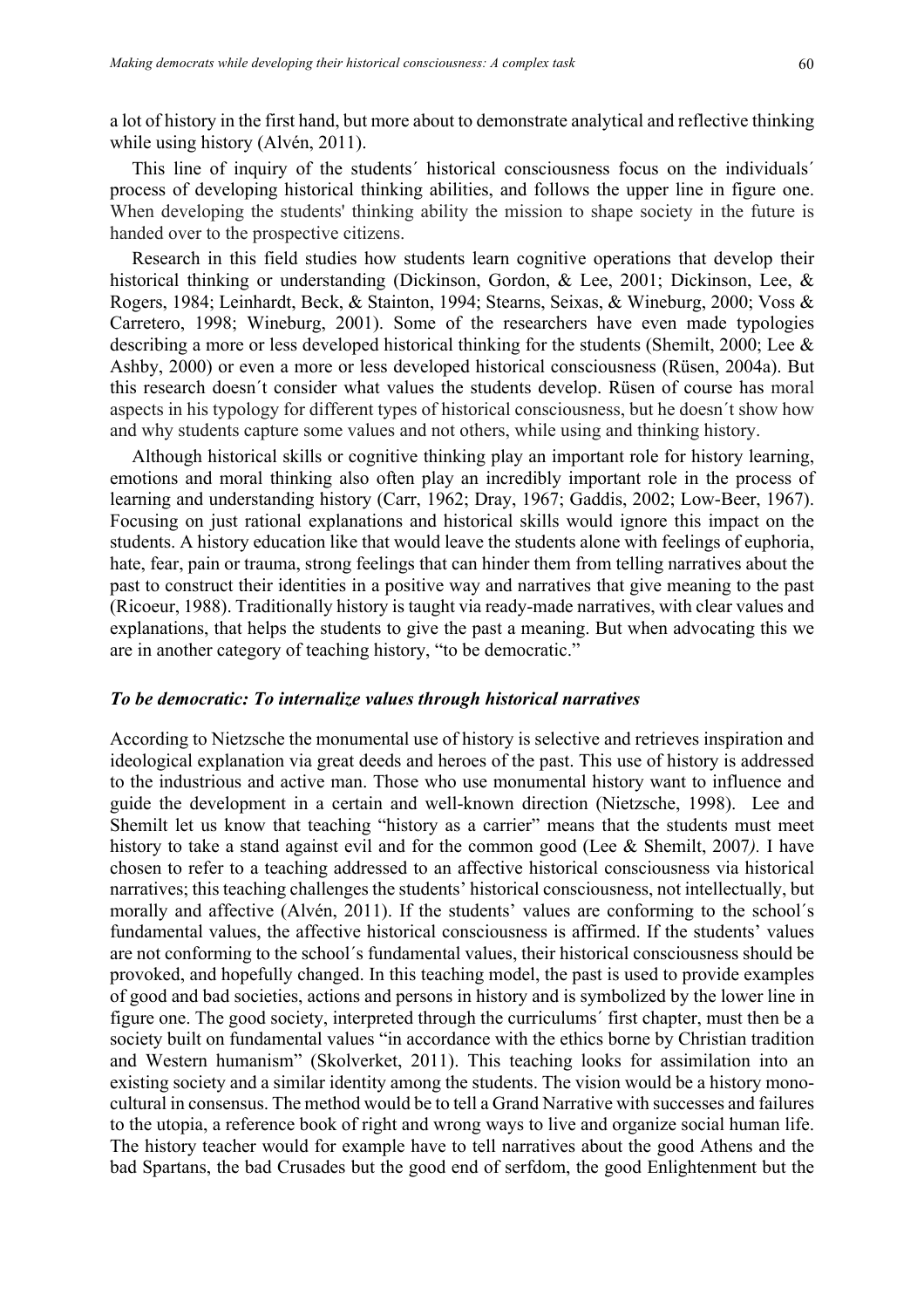bad Napoleon wars, the bad capitalisms´ exploitation of the working class but the good democratic breakthrough, the bad catastrophic wars in the twentieth century but the good quest for peace through UN and EU.

This way of teaching history and to develop the students´ historical consciousness is more of a political ambition than a thinking skill. The directives from the power of will as Jörn Rüsen puts it (Rüsen, 2004b). Traditionally the history education has aimed for certain values and was formed around nationality and building a national identity among the students (López & Carretero, 2012). Today we also find this way of teaching history as ready-made narratives or interpretations but intended to promote aspects that are linked to a contemporary democratic citizenship (Barton & Levstik, 2008; Janowitz, 1983; Von Heyking, 2006). Barton and Levstik writes<sup>.</sup>

…our judgements are grounded in assumptions about the contribution of history to democratic society rather than in mimicry of academic discourse. Rather than claiming that this perspective is a timeless and universal one,

[…]

… we acknowledge that it derives from a particular vision of what history education might become in our own society and in our time (2004, pp. 5-6).

In their book, *Teaching History For The Common Good*, Barton and Levstik (2004) argues for a multi-perspective and critical history teaching. But at the same time they have a clear idea of which history education trends have gone wrong, namely the national one emanating from the majority people, and which one that now must be included, the historical perspectives from the minority groups, that is (Barton  $&$  Levstik, 2004). Having a clear vision from the start of what perspectives good and bad use of history includes, places them, despite their elaborated and sympathetic ideas of a critical history education, in a category of history teaching emanating from the contemporary society´s values and with a clear vision of the good society.

The idea to shape a citizenship identity is based on ideas such as the future citizen´s participation in the society and is centered on democratic values and participation in a contemporary society. The goal in this tradition is to foster values, patriotic or values in line with a cosmopolitan democratic citizenship. In both cases the teaching of history is more important as a way to build a desired identity than to develop historical abilities among the students (López & Carretero, 2012). Studies in this tradition emphasize the narrative structure of history and the connection between the perception of the history and the construction of identities in the present (Barton & Levstik, 1998, 2004; Hammack, 2010; Wertsch, 1997).

The Grand Narrative in the schoolbooks would in a Swedish context and in line with this way of teaching history probably be about the creation of a new equal democratic society grown from a multitude of culturally disparate peoples, a triumph of Enlightenment rationalism and humanism but also a retelling of a biblical people in diaspora, looking for a united and modern life in Sweden, all "In accordance with the ethics borne by Christian tradition and Western humanism", as the curriculum puts it (Skolverket, 2011). Historical periods would then be deemed relevant or irrelevant compared to the values they are intended to reinforce, and the moral key point would be the contemporary Sweden. Such a selection is dangerous as the students can´t be permitted to draw wrong conclusions from the historical material they meet. The high risk imbedded in the historical selection forces the teachers to prescribe interpretations. To be persuasive the historical events are often abstracted from their broader temporal and geographical context, thereby the students are not allowed to search for their own truth. Wertsch has also shown that a history education that teaches beliefs risks leading to the reverse, examining students that incorporate counter-narratives (Wertsch, 2000). Lee and Shemilt also warn for this teaching model while students can think that history is not about to learn from human experience through time, but to affirm our own time (Lee & Shemilt, 2007).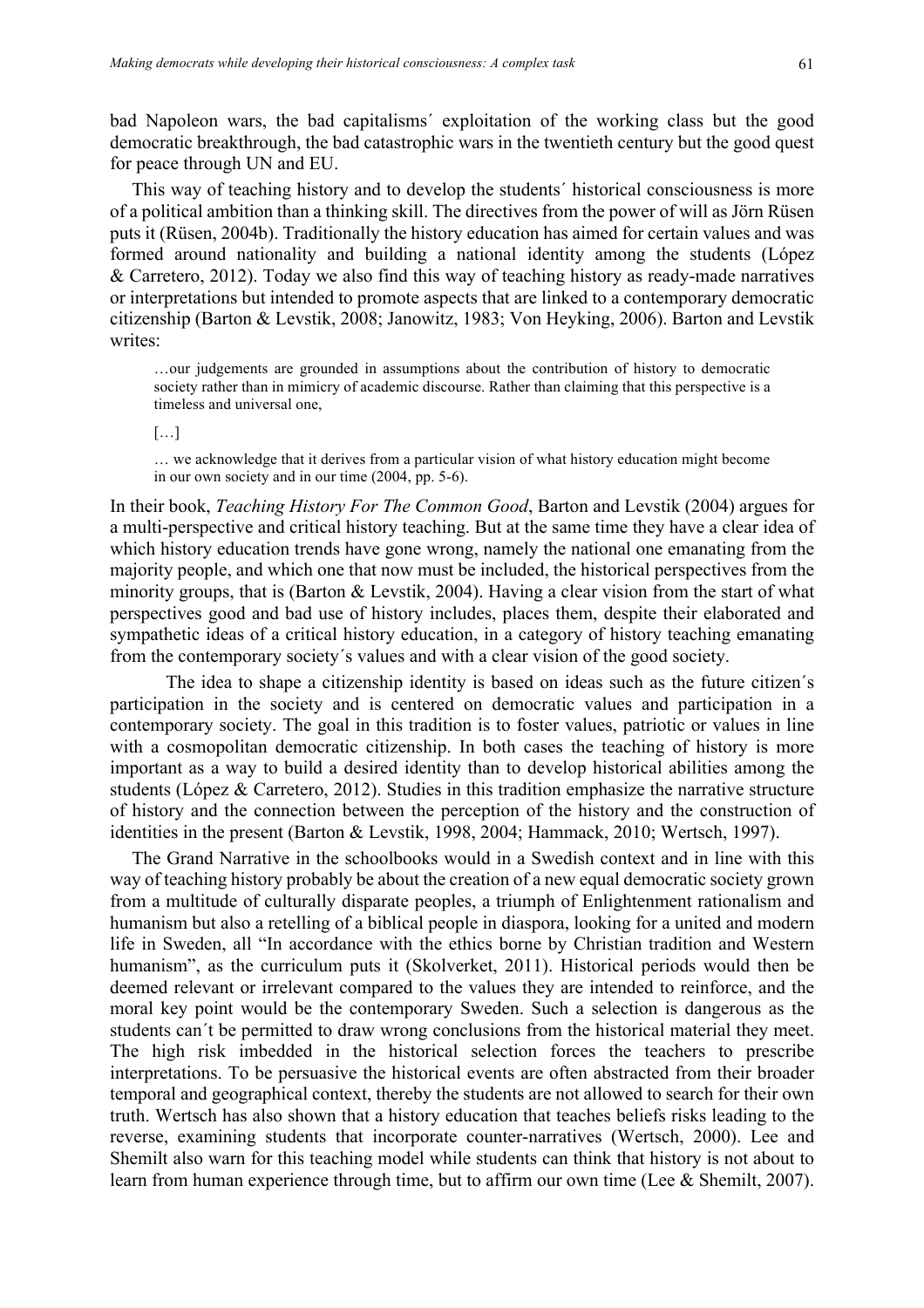In figure 1 the focus in this way of teaching history is therefore mainly on the contemporary. A contemporary that are argued for and protected into the future.

| Table 2. Different democratic starting points and history teaching models to foster democratic citizens in Sweden lead |  |  |
|------------------------------------------------------------------------------------------------------------------------|--|--|
| to different sorts of teaching strategies, historical content, temporal key points and visions for the future.         |  |  |

| Democratic<br>starting point | <b>History Teaching</b><br>Model                              | Teaching strategy                                                                                                                                                                         | Historical content                                              | Temporal Key<br>Point | <b>Future Vision</b>                                                                                                                                                                                   |
|------------------------------|---------------------------------------------------------------|-------------------------------------------------------------------------------------------------------------------------------------------------------------------------------------------|-----------------------------------------------------------------|-----------------------|--------------------------------------------------------------------------------------------------------------------------------------------------------------------------------------------------------|
| To know<br>democracy         | To learn<br>historical facts.                                 | Repeat and<br>memorize<br>historical facts.                                                                                                                                               | A fragmented<br>journey via time<br>and factual<br>knowledge.   | The past.             | Citizens that<br>know a lot of<br>history.                                                                                                                                                             |
|                              |                                                               |                                                                                                                                                                                           |                                                                 |                       |                                                                                                                                                                                                        |
| To use<br>democracy          | To learn<br>historical<br>abilities.                          | Students learn<br>historical methods.<br>Students learn<br>to handle sources.<br>Students learn<br>to handle historical<br>concepts.<br>Students learn<br>to construct own<br>narratives. | The students' own<br>understanding of<br>history                | The future.           | A pluralistic<br>history culture<br>with conflicts<br>and ongoing<br>discussions<br>between<br>reflecting<br>individuals.<br>The citizens are<br>in charge for<br>the future<br>society.               |
|                              |                                                               |                                                                                                                                                                                           |                                                                 |                       |                                                                                                                                                                                                        |
| To be<br>democratic          | To internalize<br>values through<br>historical<br>narratives. | Teacher telling<br>stories.<br>Students reading<br>text books.<br>Movies and<br>historical books<br>containing the<br>right values.                                                       | The Great<br>Narrative of Good<br>and Bad things in<br>history. | The<br>Contemporary.  | A mono history<br>culture in<br>consensus built<br>on a Christian<br>and Western<br>humanistic<br>identity among<br>the citizens.<br>The political<br>power is in<br>charge for the<br>future society. |

## **To learn from the help of history**

After analysing the curriculum from both a citizenship and a history teaching perspective I would say that the subject of history supposed to both develop the students' historical consciousness and at the same time make citizens embracing certain democratic values, must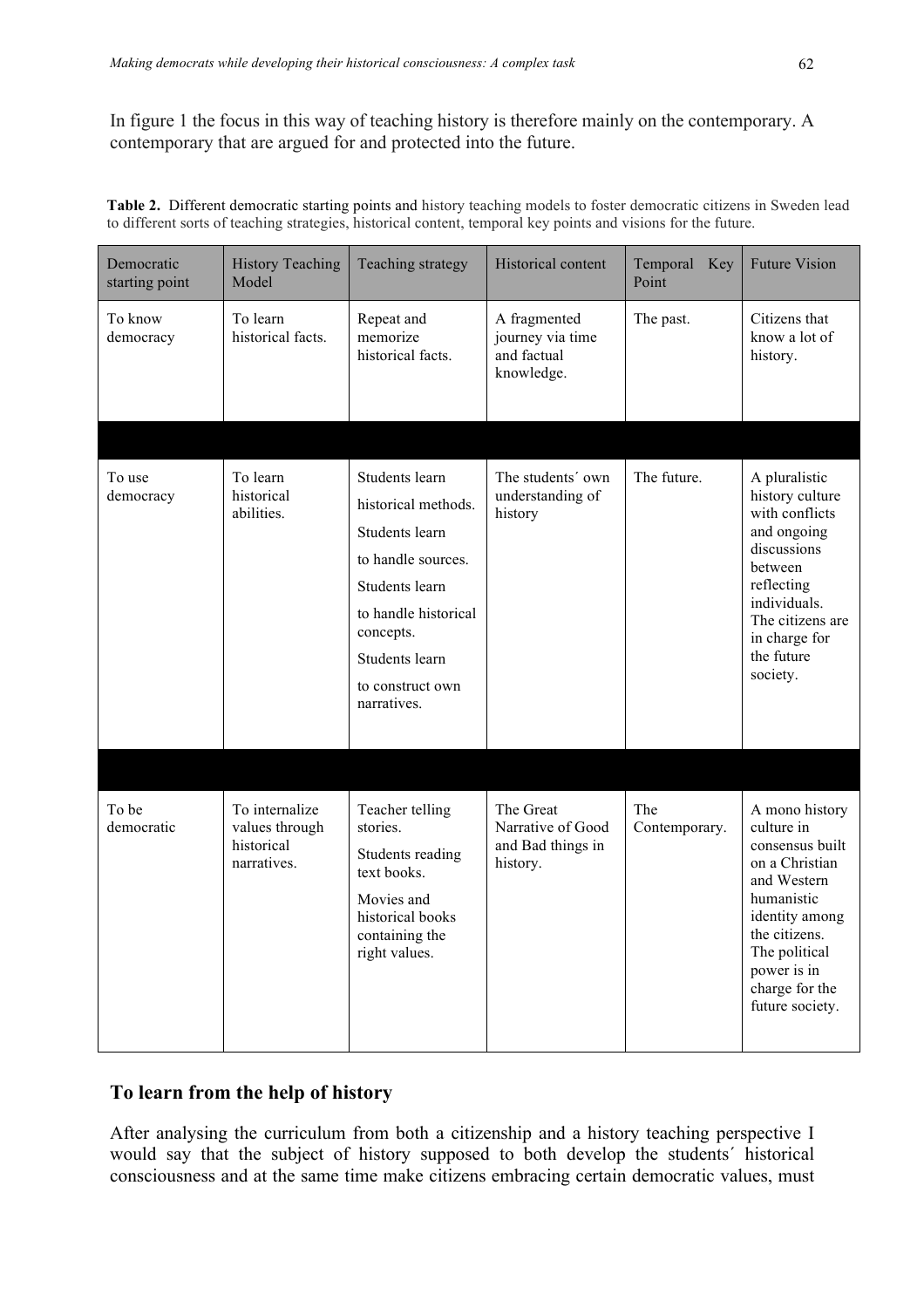search its identity from all the three perspectives: "to learn historical facts", "to learn historical methods" and "to internalize certain values", if it is supposed to be a vivid and an important subject to the society. This strategy should not, however, mean a teaching model that sometimes starts in one category and other times in another. This would puzzle the students as their private historical consciousness probably not are so harmonious to the teachers´ volatile intentions, moving from one category to another. The historical consciousness is a slow-moving process (Alvén, 2011). If you are supposed to develop it among the students you must not only be persistent, but also consistent. This means we must choose one of the categories as a starting point, but that we also can involve the other two teaching categories. One of the three categories are not at all, interested in how the students will act in the future, "to learn historical facts", that is. Of course we impact the students´ perceptions of the past if we teach them facts about it, but we leave this input, to the process of the historical consciousness itself. We don´t know what it will bring. On the other hand the students must meet some kind of remains from the past to be able to think history at all. That selection is, however, dependent on which of the other two categories you choose to start from. The two categories left, "to internalize values" and "to learn historical methods", are the ones left if our intention is to develop the students´ historical consciousness acting in a certain way in the future. Yet, a history education that internalizes certain values has assisted several dictators through history, and has also forced some students to dissociate from the school´s history education, mostly minorities have felt excluded. History teaching must, therefore, in a pluralistic democracy, take its starting point in students themselves using history when navigating in the contemporary, otherwise we can´t speak of a pluralistic society, neither of a pluralistic history teaching that guarantees the democratic rights for all the students. A history teaching supposed to develop the students´ historical consciousness to help them orientate in the society must start with an understanding that there are different narratives about certain historical events, otherwise it would be pointless to teach the students to "form personal standpoints" with the help of history knowledge*,* or to perform an education that encompasses a "range of different approaches" to empower different historical perspectives, or to foster the students to be "tolerant", all requirements in the curriculum (Skolverket, 2011). This approach must lead to a teaching that takes into account a complex and vivid history culture. Those different narratives can indeed challenge the majority´s way of understanding history, and its´ certain values, and in that way also challenge the values the school is to implement into the students.

This requires students who are able to think about where different decisions in the past led and what consequences those decisions had. For the students to be able to think freely and not be controlled by certain fundamental values, teaching cannot be dictatorial in instilling certain ideas or values into the students since this prevents the development of the free mind. The historical frame of reference learned in school, must therefore be, as long as possible, free from moral preaching and moral exhortations. Telling readymade narratives must be done with moral caution. But is one historical narrative as good as another? Can we completely relativize history, in our effort to allow the students to use history themselves and because we are afraid to offend them? Of course not.

If teaching truly is focused on developing thinking skills, education could be based on teleological ethics. Such an ethics enables construction and deconstruction of a history culture and its narratives. In that way the future constitutes the foundation for the values in the historical consciousness as well. The students are not neutral to history as they come to school. Their narrative templates are formed in different history cultures, and if the school does not challenge those templates they will use their skills trained in the school to strengthen their personal, but contextual and moral, narratives and the school has no impact on their identities more than that they can argue for their opinions on a higher level. On the other hand, there is, however, limits to what the Swedish democratic discussion can withstand, and the school can´t abandon the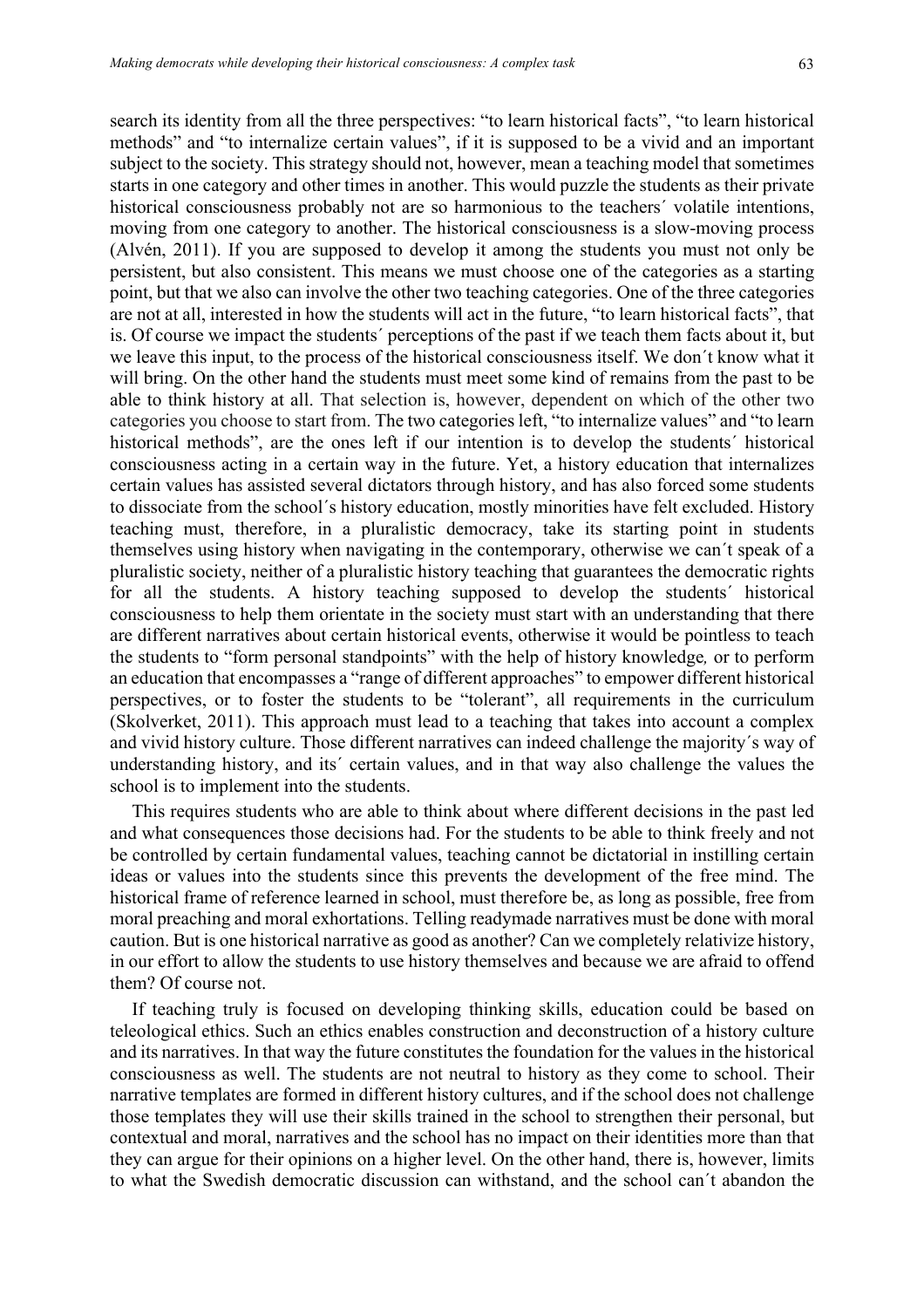citizenship education on this point. But maybe instead of oppressing some narratives, as in the category "To internalize values through historical narratives", the students´ narratives can always be challenged by counter narratives, and supplementary questions. An education in which different historical narratives would be grappled with would be an education that allows different ideas, but at the same time be tough on ideas that do not measure up to certain standards of thinking. This would be similar to a deliberative democracy, in which the most potent ideas live on, with the major advantage that different opinions are allowed if they have a certain quality. This would mean an education that promotes inclusion, one in which students from different history cultures must come together to explain their views on how the world works and which direction they can choose together with their classmates. This would be integration in its full sense, where different history narratives together shape the future (Alvén, 2011). The students' use of history must then meet criteria for the facts and methods they use when building their narratives, but also ethical criteria. Have they thought about what consequences their use of history can lead to? I believe that history in large parts can be told with different perspectives, and an ethical criterion for choosing among those would be natural. Why choose perspectives that brings unhappiness and misery? Such an ethical criterion for a historical narrative could also be helpful when analysing others´ use of history in the contemporary society.

I believe that the encounter with persons who carries other narratives in a conversation also can enable you to reinterpret your own stories. If you are willing to listen to and understand others, it may mean not only that you want to offer your own view of reality, but also that you may need to reinterpret your own narrative templates. According to Rüsen, this cultivation could be possible in all pluralistic classrooms, while, as an analytical tool, it is feasible to carve up the narrations and compare them to each other (Rüsen, 2004a). I understand this to mean that the historical narratives should not be perceived as the persons´ own properties, instead, the narratives meet in an arena where some of them are more credible than others. This would allow different narratives to negotiate and compromise in the classroom.

Influenced by Rüsen I can see three criteria to judge the students' historical narratives as their historical and moral consciousness meet and seek compromise in the classroom. Each criterion corresponds to one of the teaching models earlier presented but are to be used at the same time:

- The historical facts criteria Is the students' narrative true to the historical facts, as we know them?
- The historical methods criteria Is narrative true to the historical methods, as we know them? Is the plot in the narrative reasonable and coherently?
- The value criteria –Are there sustainable ethical arguments in the narrative? Has the student seen possible consequences with his or her narrative? What future acts does the narrative invite?

Based on these criteria, history teaching could be a communicative model in the school. If we want history to tell us how to act in society, we not only have to clarify our own relation to the past, but we also have to do so with that of others. For this to take place, we have to tell our narratives to each other and to integrate them with each other. This is not about imposing one narrative or one kind of values onto others, on the contrary, the narratives that will be listened to offer explanations that meet the criteria of facts, methods and values. This would be a teaching of history in which students with different narratives could meet and find each other. The students would then have to learn not only to create common good and sustainable narratives but also to act as critical recipients of historical narratives. Such a teaching of history would not only show respect to all students but also clearly help a pluralistic society to find the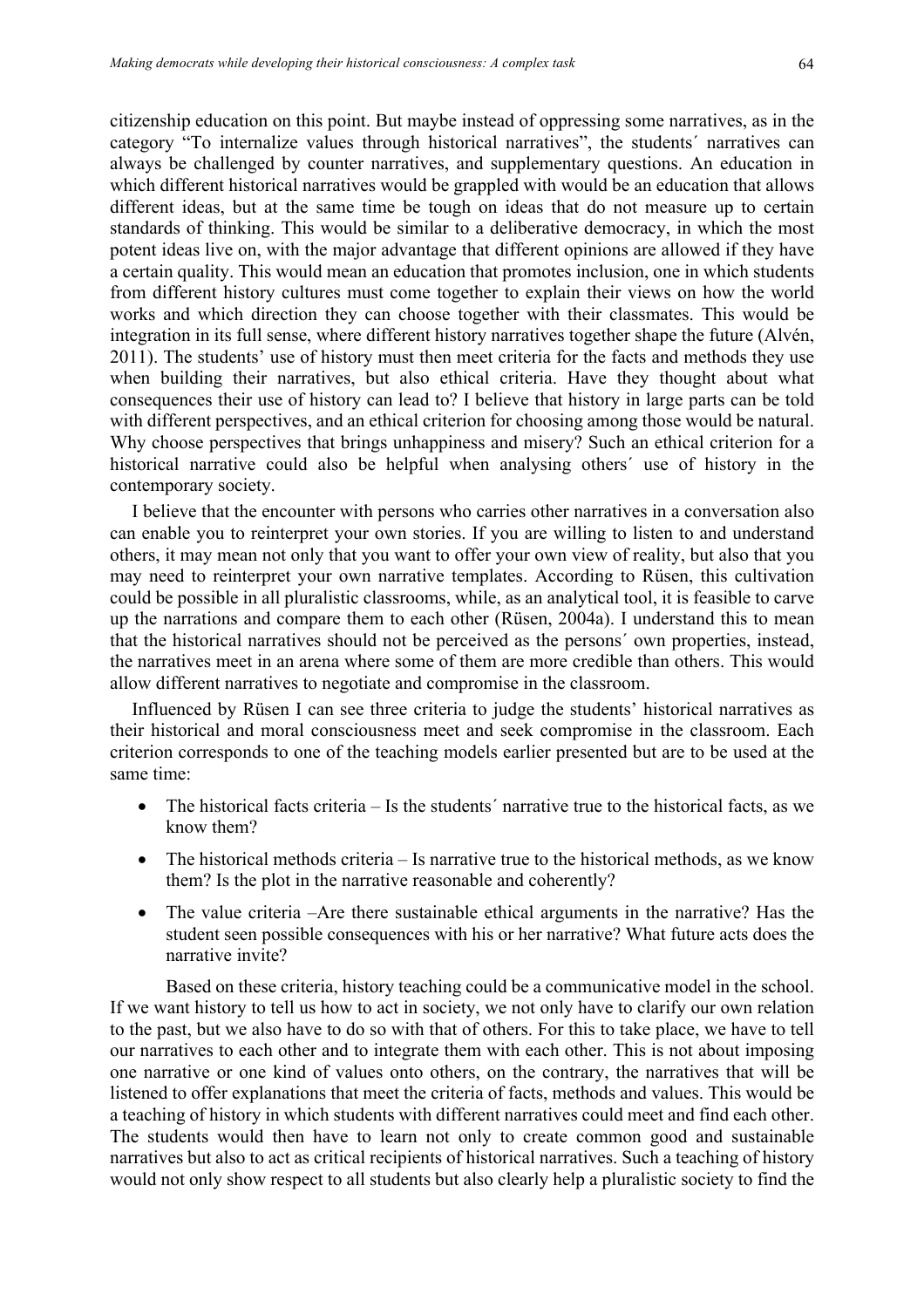most vital historical narratives, in plural that is, among the many that exist. The goal for the history teaching would not only be a sustainable citizenship but also history didactical, as the students must use history as they debate in the classroom to draw reflective lessons about themselves, others and the society they want to live in.

To be able to affect the students´ historical consciousness the history teaching must ask for the students´ own historical narratives, and dare to meet them in an honest and fair dialogue. The history teacher has the tools in the history syllabus to handle this type of dialogue when it comes to measure up to criteria about historical facts and historical methods but stands alone when it comes to the value criteria. Here the fundamental values described in the curriculum´s first chapter could help, but unfortunately they are too widespread, too anxious and too culturally and contextually bound to be a good working tool for the history teachers, who now must rely on their own decision making in selecting which narratives that measure up to the value criteria and those that do not. It can lead to some narratives being excluded on unclear premises. That, if anything, can create violent counter narratives.

### **References**

- Alvén, F. (2011). *Historiemedvetande på prov: en analys av elevers svar på uppgifter som prövar strävansmålen i kursplanen för historia*. Lund: Lunds Universitet.
- Barton, K. C. & Levstik, L. S. (2004). *Teaching history for the common good*. Mahwah, N.J.: L. Erlbaum Associates.
- Barton, K. C. & Levstik, L. S. (2008). History. In Arthur, J., Hahn, C. & Davies, I. (eds.), *The Sage Handbook of education for citizenship and democracy* (pp. 355-366). Los Angeles: Sage.
- Carr, E. H. (1962). *What is history?* New York: Knopf.
- Dickinson, A.K., Lee, P., & Rogers, P.J. (eds.) (1984). *Learning history*. London: Heinemann Educational.
- Dickinson, A. K., Gordon, Peter & Lee, P. J. (eds.) (2001). *International review of history education, Vol. 3: Raising standards in history education*. London Woburn press.
- Dray, W. H. (1967). History and value judgements. In Edwards, P (ed.). *Encyclopedia of philosophy* (pp. 53-58). New York: Macmillan.
- Gaddis, J. L. (2002). *The landscape of history: how historians map the past.* Oxford: Oxford University Press.
- Habermas, J. (1998). *Between facts and Norms: Contributions to a Discourse Theory of Law and Democracy*. Cambridge: MIT.
- Habermas, J. (2000). *The Inclusion of the Other: Studies in Political Theory*. Cambridge: MIT Press.
- Hammack, P.L. (2010). Identity as burden or benefit? Youth, historical narrative, and the legacy of political conflict. *Human Development, 53,* 173–201.
- Heyking, A. J. V. (2006). *Creating citizens: History and identity in Alberta´s schools, 1905- 1980*. Calgary: University of Calgary Press.
- Janowitz, M. (1983). *The reconstruction of patriotism: Education for citizenship consciousness*. Chicago: University of Chicago Press.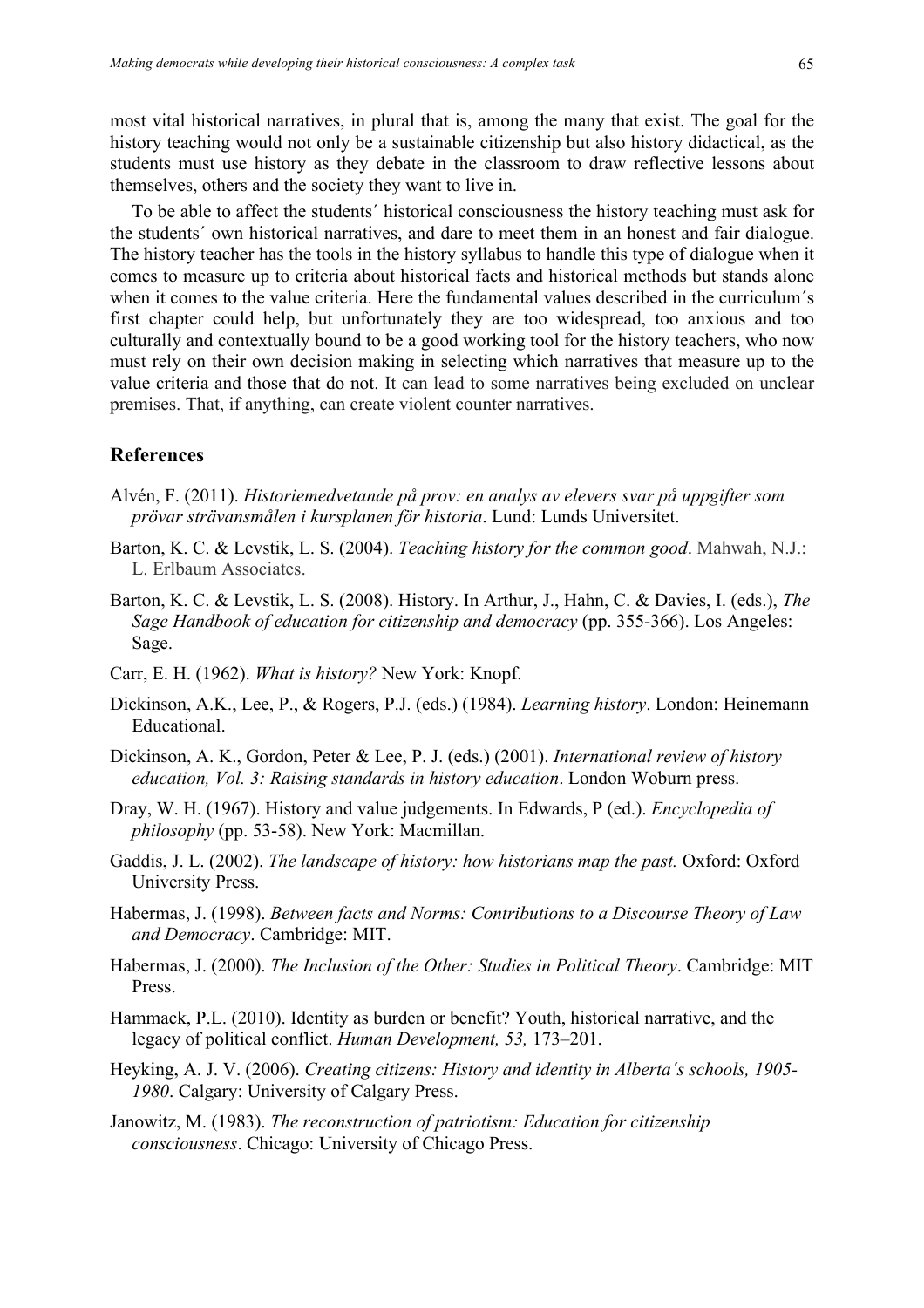- Jensen, Eric, B (1997). Historiemedvetande, begreppsanalys, samhällsteori, didaktik. In Karlegärd, C & Karlsson, K-G (eds.), *Historiedidaktik* (pp. 50-51)*.* Lund: Studentlitteratur.
- Lee, P., & Ashby, R. (2000). Progression in Historical Understanding among Students Ages 7-14. In Stearns, P.N., Seixas, P. & Wineburg, S. (eds.), *Knowing, teaching and learning history: National and international perspectives* (pp. 121-140). New York: University Press.
- Lee, P., & Shemilt, D. (2007). New alchemy or fatal attraction? *History and citizenship. Teaching History, 129,* 14–19.
- Lee, P. & Howson, J. (2009). Two out of five did not know that Henry VIII had six wives. In Symcox, Linda & Wilschur, A. (eds.) *National history standards: the problems of the canon and the future of teaching history* (pp. 211-262). Charlotte, NC: Information Age Publishing.
- Leinhardt, G., Beck, I.L. & Stainton, C. (eds.) (1994). *Teaching and learning History*. Hillsdale, N.J.: Lawrence Erlbaum Associates.
- Low-Beer, A. (1967). Moral judgments in history and history teaching. In Thompson, D. & Burston, W.H. (eds.), *Studies in the nature and teaching of history* (pp. 137-158). London: Routledge & Kegan Paul.
- Nietzsche, F. (1998). *Om historiens nytta och skada: en otidsenlig betraktelse*. Stockholm: Rabén Prisma.
- Rosenqvist, J. (2011). *Pluralism and Unity in Education: On education for Democratic Citizenship and Personal Autonomy in a Pluralist Society*. Örebro: Örebro University.
- Ricoeur, P. (1984). *Time and narrative, Vol. 1*. Chicago: University of Chicago Press.
- Ricœur, P. (1985). *Time and narrative. Vol. 2*. Chicago: University of Chicago Press.
- Ricœur, P. (1988). *Time and narrative. Vol. 3.* Chicago: University of Chicago Press.
- Rüsen, J. (2004a). Historical Consciousness: Narrative structure, Moral Function, and Ontogenetic Development. In Seixas, P (eds.), *Theorizing Historical Consciousness* (pp. 63-85)*.* Toronto: University of Toronto Press.
- Rüsen, J. (2004b). *Berättande och förnuft. Historieteoretiska texter*. Göteborg: Daidalos
- Sandel, M. (1998). *Liberalism and the Limits of Justice*. Cambridge: Cambridge University Press.
- Sandström Kjellin, M., & Stier, J. (2008). *Citizenship education: forming cultural identity in five european countries.* Malmö: Gleerup.
- Seixas, P. (ed.). (2004). *Theorizing Historical Consciousness*. Toronto. University of Toronto **Press**.
- Shemilt, D. (2000). The Caliph´s Coin: The Currency of Narrative Frameworks in History Teaching. In Stearns, P.N., Seixas, P. & Wineburg, S. (eds.), *Knowing, teaching and learning history: National and international perspectives* (pp. 83-101). New York: New York University Press.
- Shemilt, D. (2009). Drinking an ocean and pissing a cupful. In Symcox, L. & Wilschur, A. (eds.) *National history standards: the problems of the canon and the future of teaching history* (pp. 141-210). Charlotte, NC: Information Age Publishing.